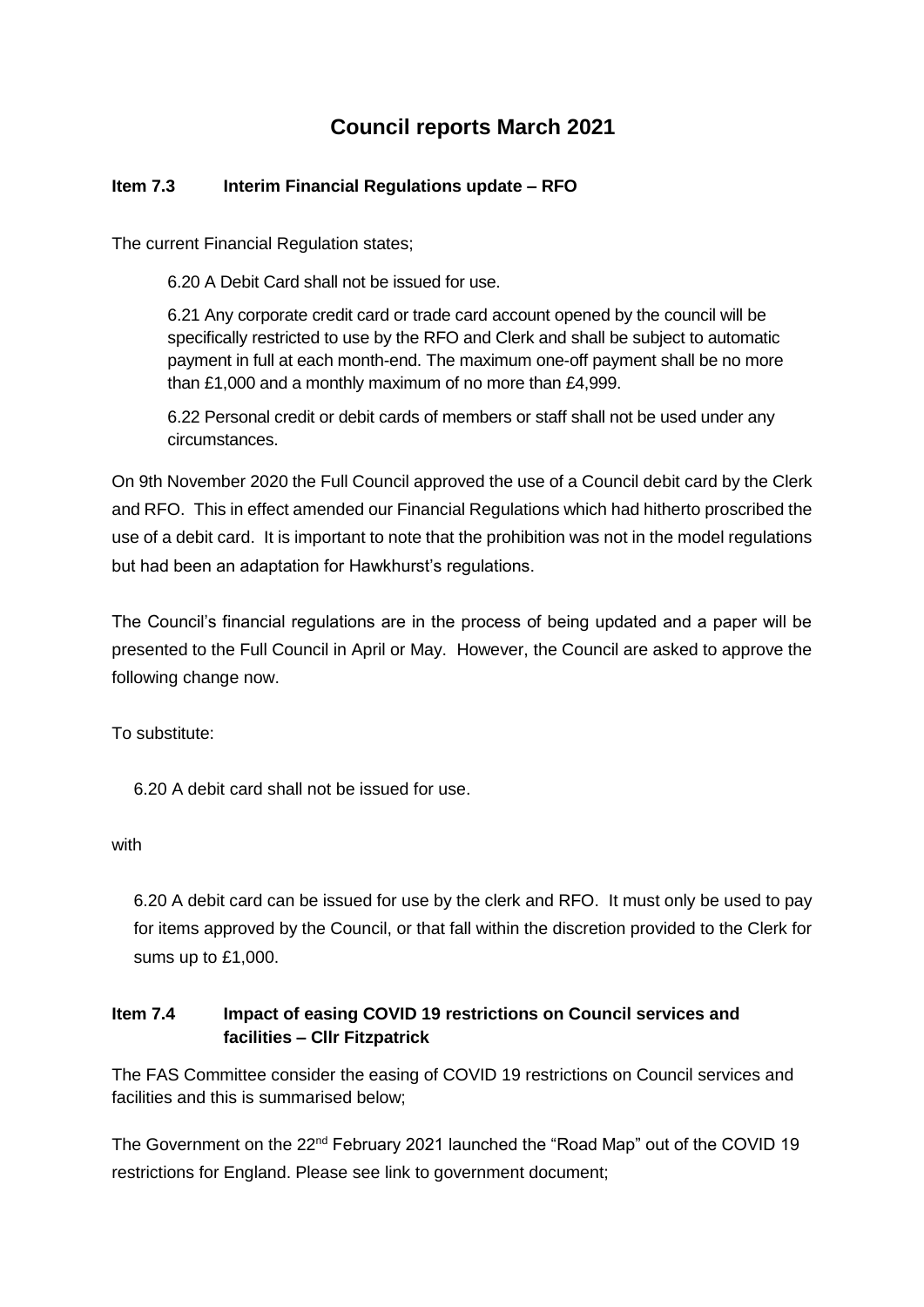[https://assets.publishing.service.gov.uk/government/uploads/system/uploads/attachment\\_da](https://assets.publishing.service.gov.uk/government/uploads/system/uploads/attachment_data/file/963491/COVID-19_Response_-_Spring_2021.pdf) [ta/file/963491/COVID-19\\_Response\\_-\\_Spring\\_2021.pdf](https://assets.publishing.service.gov.uk/government/uploads/system/uploads/attachment_data/file/963491/COVID-19_Response_-_Spring_2021.pdf)

## **1. Four Test**

At each step there are 4 tests that have to be considered by the Government, they are

- a) The vaccine deployment programme continues successfully
- b) Evidence shows vaccines are sufficiently effective in reducing hospitalisations and deaths in those vaccinated
- c) Infection rates do not risk a surge in hospitalisations which would put unsustainable pressure on the NHS
- d) Our assessment of the risks is not fundamentally changed by new variants of Concern

**Note** Figure 8 The Four Tests, page 26 of the government document.

## **2. Four steps**

Assuming these four tests are met at each step the draft re-opening of Council services and facilities was considered by the FAS Committee

# **3. Keeping people safe**

As we all look forward to the return of a more normal lifestyle it is important that people maintain good habits of "hands, space and face"

Therefore, it is recommended that we continue with our cleaning regimes at the facilities and continue to promote good habits.

# **4. Hall Fees and charges**

During the last year we were able to access Government grants for loss of income etc and we passed them on to community groups via reduced fees to support them through difficult times.

We will need to continue with enhanced COVID 19 cleaning between hires – this is an extra cost in terms of staff time, cleaning materials and PPE.

Therefore, FAS Committee consider adding in an additional cleaning charge of £10 per session for Hall hires and a number of options

- A session up to 3 hours would remain at the reduced fee of £15 plus VAT
- A session up to 3 hours would be the previously agreed £25 plus VAT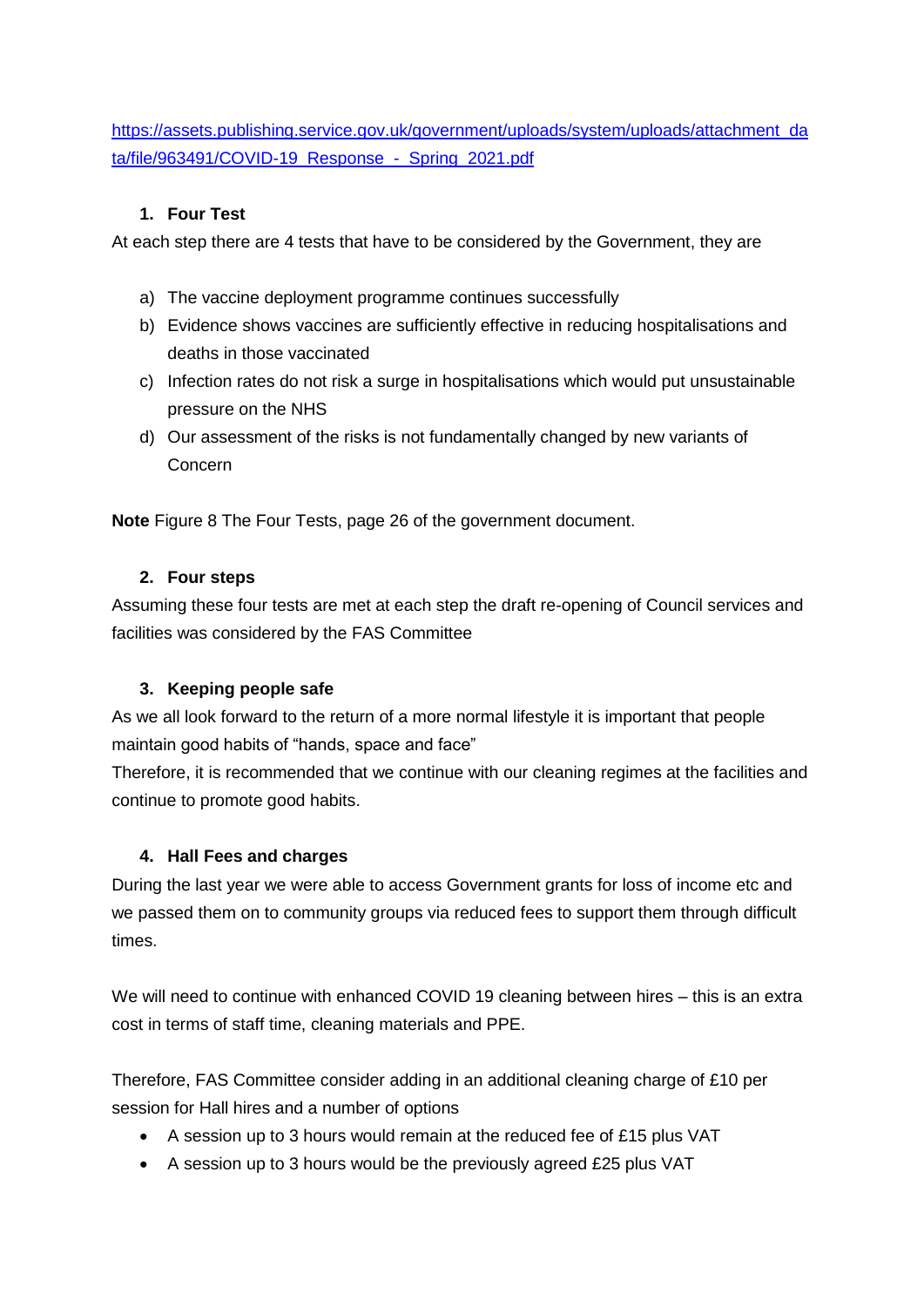A session up to three hours would £35 plus VAT to include the extra cleaning cost

The conclusion of the discussion was to return to the agreed amount £25 and review along with other fees and charges in summer 2021

#### **5. Use of the Moor**

The Council have previously agreed the following community events on the Moor

- Custom Car show May date seeking to move to  $20<sup>th</sup>$  June
- Fun Fair early June date to be confirmed
- Village Fete ( $26<sup>th</sup>$  June 2021) to be confirmed
- Fun run (start and finish)  $-$  (27 June 2021)
- Makers@Moor 11<sup>th</sup> September 2021
- Bonfire  $27<sup>th</sup>$  November 2021 (Moor and KGV)

We have had a request for street party on the Moor on the  $26<sup>th</sup>$  June 2021 – the same date as the Village Fete, which has priority as an established user. If the Village Fate date moves, consider the street party.

Note the Circus planned for April has been cancelled this year.

#### **Recommendation**

Following the discussions, the Committee recommends to the Council

- Focus on keeping people safe by maintaining robust cleaning regime
- The fees should return to £25 per session and be reviewed along with other fees and charges in the summer
- The facilities and services should re-open as follows subject to national guidance

| Service /                                     | <b>Activity</b>       | <b>Date</b>           | <b>Comment</b>     |  |
|-----------------------------------------------|-----------------------|-----------------------|--------------------|--|
| <b>Facility</b>                               |                       |                       |                    |  |
| Step One pages 27 - 32 of government document |                       |                       |                    |  |
| Cemetery                                      | Funerals $-$ up to 30 | 8 <sup>th</sup> March | Already advertised |  |
|                                               | people                | 2021                  |                    |  |
| Parks /open                                   | Recreation or         | 8 <sup>th</sup> March | Already advertised |  |
| space                                         | exercise outdoors     | 2021                  |                    |  |
|                                               | with household or     |                       |                    |  |
|                                               | one other person      |                       |                    |  |
| MUGA / football                               | Organised outdoor     | 29 <sup>th</sup>      | Contacted clubs /  |  |
| pitches                                       | sport allowed         | March                 | groups about       |  |
|                                               |                       | 2021                  | restarting         |  |
|                                               |                       |                       | Taking new         |  |
|                                               |                       |                       | bookings           |  |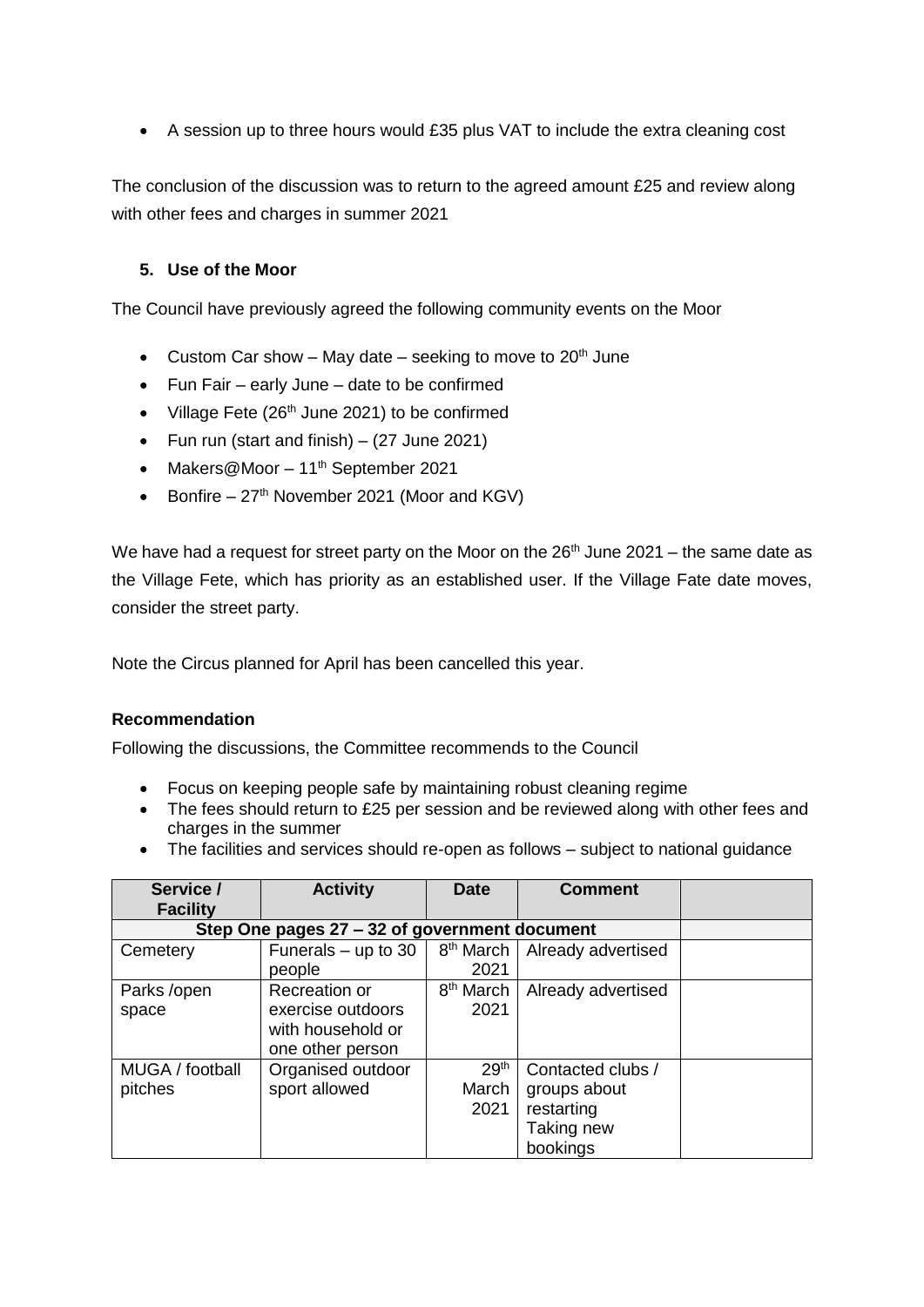| Parks / open                                                    | Rule of 6 or two         | 29 <sup>th</sup>                  |                             |             |
|-----------------------------------------------------------------|--------------------------|-----------------------------------|-----------------------------|-------------|
| space                                                           | households               | March                             |                             |             |
|                                                                 | outdoors                 | 2021                              |                             |             |
| Step Two no earlier than 12th May 2021                          |                          |                                   |                             |             |
| pages 33 - 35 of government document                            |                          |                                   |                             |             |
| Copt Hall / KGV                                                 | <b>Community centres</b> | 12 <sup>th</sup> April            | Contacted clubs /           |             |
| sports pavilion                                                 | reopening                | 2021                              | groups about                |             |
|                                                                 |                          |                                   | restarting                  |             |
|                                                                 |                          |                                   | Taking new                  |             |
|                                                                 |                          |                                   | bookings                    |             |
| The Moor                                                        | Community events         | $\overline{1}2^{\text{th}}$ April | See below-                  |             |
|                                                                 |                          | 2021                              | aiming for June             |             |
|                                                                 |                          |                                   | start                       |             |
| <b>KCC Library</b>                                              | Monday drop in           |                                   | Need to confirm             |             |
|                                                                 | session                  |                                   | with KCC                    |             |
| Step Three no earlier than 17th may 2021                        |                          |                                   |                             |             |
| pages 36 - 38 of government document                            |                          |                                   |                             |             |
| Copt Hall and                                                   | Organised indoor         | $17th$ May                        | Contacted clubs /           |             |
| <b>KGV</b> sports                                               | sports                   | 2021                              | groups about                |             |
| pavilion                                                        |                          |                                   | restarting                  |             |
|                                                                 |                          |                                   | Taking new                  |             |
|                                                                 |                          |                                   | bookings                    |             |
| Council /                                                       | Virtual - subject to     | $17th$ May                        | 1 <sup>st</sup> meeting AGM | <b>Note</b> |
| Committee                                                       | legislation              | 2021                              | 17th May 2021               | Chairman's  |
| meetings                                                        |                          |                                   |                             | update      |
| Step Four no earlier than 21 <sup>st</sup> June 2021            |                          |                                   |                             |             |
| pages 39 - 42 of government document Legal Restrictions dropped |                          |                                   |                             |             |
| Parish office re-                                               |                          | $21st$ June                       | Subject to review           |             |
| opened                                                          |                          | 2021                              | of national                 |             |
|                                                                 |                          |                                   | guidance                    |             |
| Council /                                                       |                          | 21 <sup>st</sup> June             | Subject to                  |             |
| Committee                                                       |                          | 2021                              | numbers allowed             |             |
| meetings in                                                     |                          |                                   | into a public               |             |
| public                                                          |                          |                                   | meeting?                    |             |

# **Use of the Moor for community events – subject to national restrictions, weather, appropriate insurance and permissions**

- Custom Car show  $-20^{th}$  June 2021
- Fun Fair first two weeks of June date to be confirmed
- Village Fete 26<sup>th</sup> June 2021 to be confirmed If not a "Street Party" would like the date
- Hawkhurst 5k / 10k run (start and finish) 27 June 2021
- Makers@The Moor 11<sup>th</sup> September 2021
- Bonfire Society  $27<sup>th</sup>$  November 2021 (Moor and KGV)

Promote the above events locally, especially to neighbouring properties of the Moor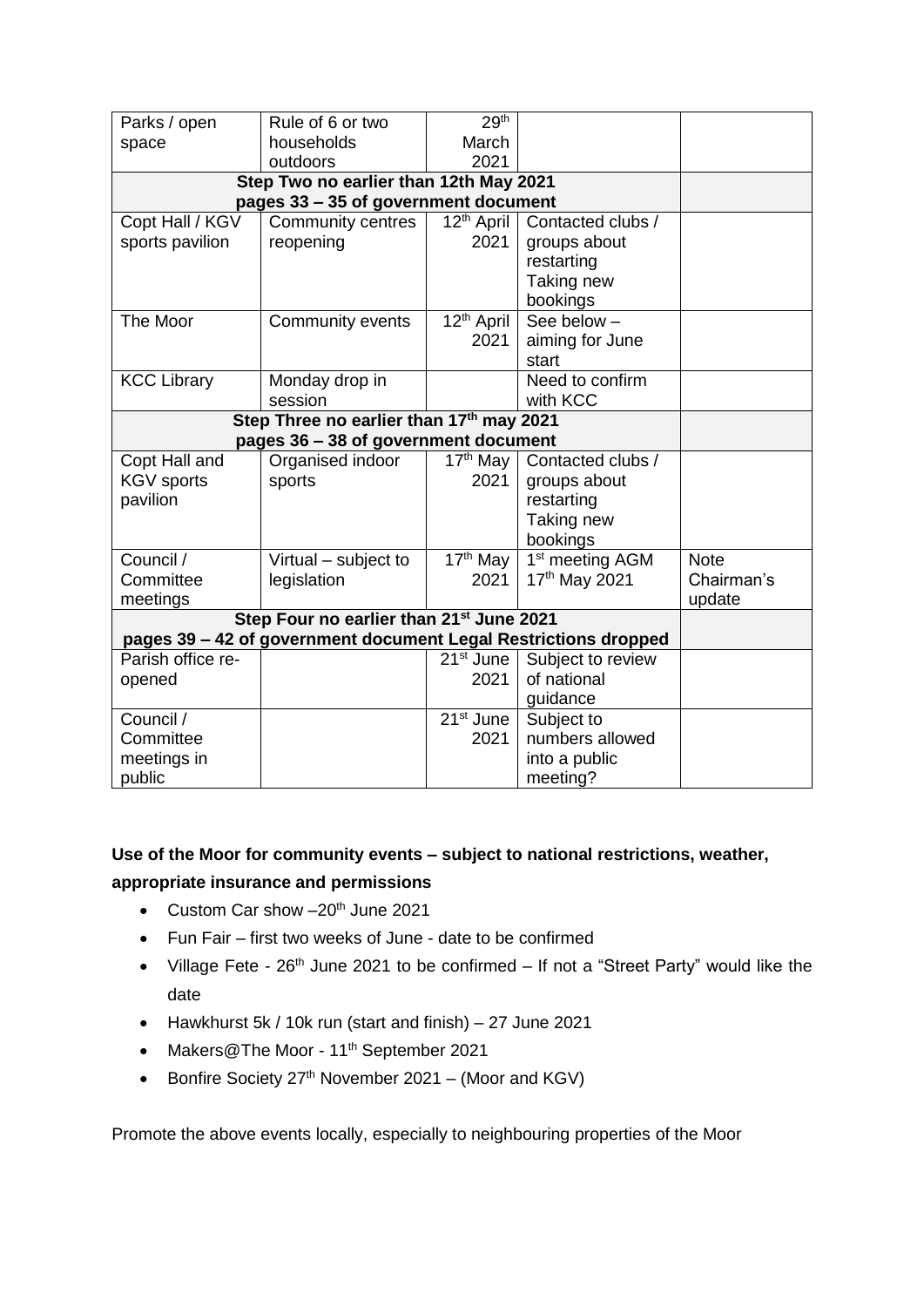#### **Item 7.5 S137 Community Grants**

The SAP Committee on 15<sup>th</sup> February 2021 supported in principle the two applications,

- 1. Citizen Advice Tunbridge Wells District their application is attached. In summary they work to support all residents with a range of advice. They are currently working with 118 people in Hawkhurst on 444 issues. They are seeking £300 grant aid.
- 2. Tunbridge Wells Counselling Service their application is attached. In summary they work to support all residents with a range of needs. They are currently working with 11 cases in the Hawkhurst area. They have submitted copies of insurance, accounts and safeguarding policies. They are seeking £200 grant aid

#### **Item 7.6 Fields in Trust Registration** – Cllr Green

Following the meeting with Fields in Trust and subsequent discussions it the Community Centre Working Group we have liaised with the architect and the following plans are attached.

- Land to be de-registered from the existing KGV field,  $4.313m<sup>2</sup>$
- The Moor to be registered with Fields in Trust, 9,614m<sup>2</sup>.

There will be a net increase of 5,301m<sup>2</sup> in land protected / registered to Fields in Trust.

The Moor is currently protected under Open Space legislation but research has shown that it is **not protected under** registered as Common Land, Village Green or Fields in Trust.

Therefore, it is proposed to Register the Moor as Fields in Trust, which adds a layer of protection to The Moor and allows the current programme of events on the Moor to continue.

It is therefore recommended to

- Deregister a portion of the KGV land as per plan attached
- set up a KGV Trust management committee meeting (the Parish Council are the sole trustees)
- set up a bank account for the KGV Trust
- contact the Charity Commission explaining what is proposed
- finalise details and complete the Fields in Trust Fields forms
- register the Moor as a Fields in Trust to add a layer of protection
- appoint a Solicitor to act on our behalf on this matter see confidential report

#### **Item 7.7 Copt Hall building survey scope** – Cllr Fitzpatrick

The FAS Committee discussed the scope of the Copt Hall Building survey which expanded into other facilities and propose the following for both the Copt Hall and KGV sports pavilion;